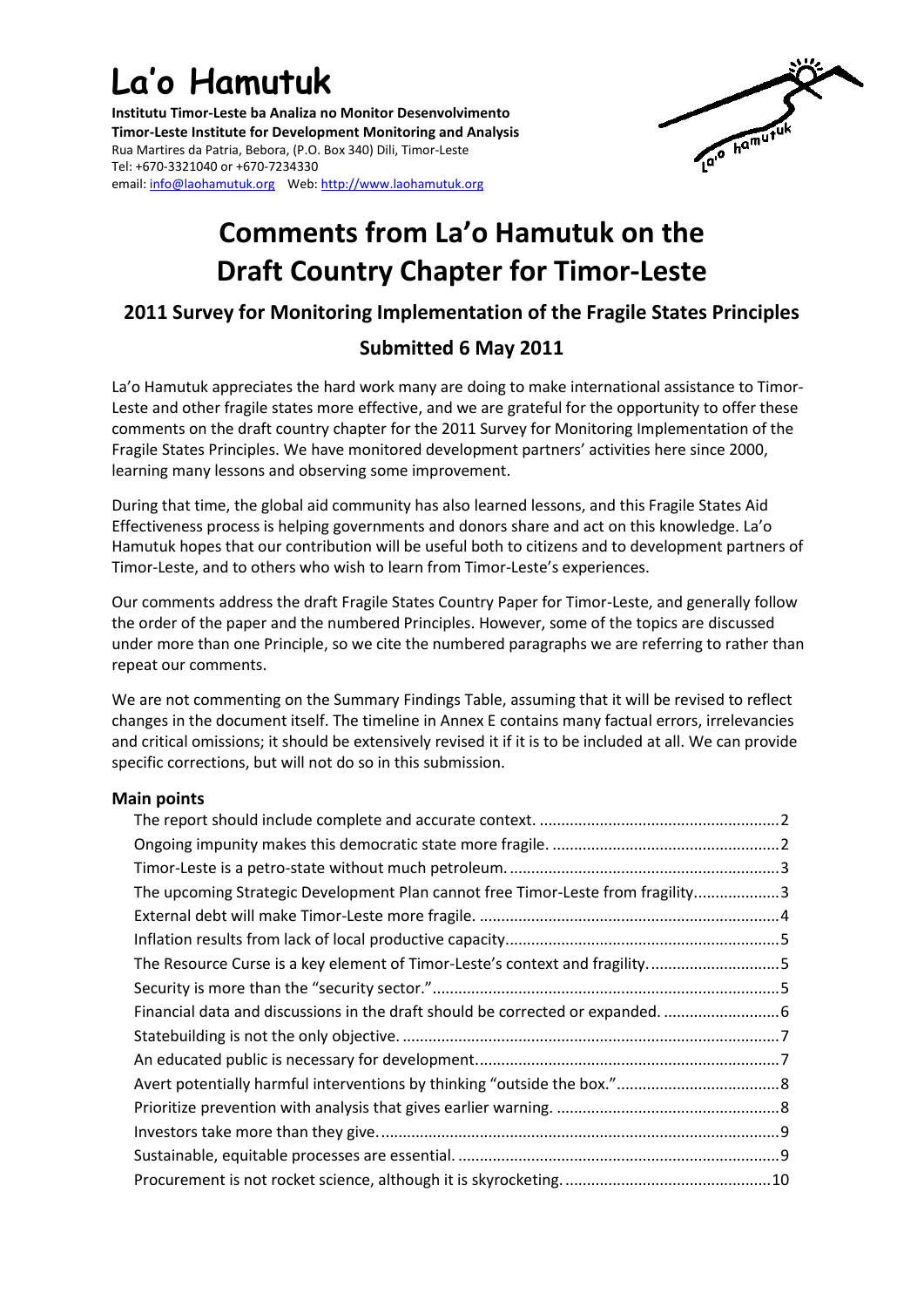#### <span id="page-1-0"></span>**The report should include complete and accurate context.**

The first Fragile State Principle (FSP) is to take context as the starting point. We believe that the most important elements of Timor-Leste's context are omitted from this paper, and that some of the discussion doesn't reflect reality or serves institutional agendas instead of public ones. $1$ 

Timor-Leste's history didn't start in 1999. (Chart 1, Annex E). The legacies of colonialism, war, occupation, trauma, religion, poverty and underdevelopment are the fundamental components of the country's current fragility. Over the past decade, international experts have defined problems or prescribed solutions for Timor-Leste's people without understanding why things here are the way they are. FSP #1 recognizes this, and this paper should discuss some of these challenges in paras 7, 16, 39 and elsewhere. These are not "cultural" or uniquely Timorese, but are the consequences of what international actors have brought to Timor-Leste for 500 years and are intrinsic to "Timorese identity" (para 39).

#### **Post-colonial**

- Language controversy
- Land ownership in chaos
- Illiteracy
- Underdevelopment
- People never lived under rule of law
- Powerful people & classes have special privileges
- People never had power to make decisions for themselves
- "To Resist is to Win" lobbying, coalition-building, compromise and persuasion never worked
- Internalized Portuguese and Indonesian mindsets
- Bureaucracy, corruption, "entitlement," *dwi fungsi*
- Incorporating returned exiles, former collaborators
- Public officials all just learning their jobs
- Most experienced people left in 1999, especially in education, health and governance
- Getting neighboring countries to respect sovereignty

#### **Post-conflict**

- Pandemic Post-Traumatic Stress Disorder (PTSD)
- Infrastructure and property destroyed
- Most adults have lost all their possessions and had their lives totally disrupted 2-3 times
- No experience of predictability or long-term planning
- Poverty

1

- High birth rate
- Domestic violence
- Respecting veterans; dealing with collaborators
- Police and military come from different sides of the independence struggle
- Leading in peacetime requires a different skill set than leading during resistance
- Differences of opinion are personalized. Loyalty and betrayal paramount; long histories and memories

#### <span id="page-1-1"></span>**Ongoing impunity makes this democratic state more fragile.**

Timor-Leste has recently emerged from centuries of colonialism and a generation of occupation and war. Our people live with their past experiences of trauma, injustice, oppression and discrimination. The prevailing impunity for crimes against humanity committed during the 24-year Indonesian occupation undermines the rule of law. For example, two years ago Indonesia successfully pressured

<sup>1</sup> We elaborated on these concerns in our comment on the just-released *UNDP 2011 National Human Development Report* for Timor-Leste, which repeats widely believed myths about the growth of Timor-Leste's non-oil economy and the total amount of oil revenues Timor-Leste can expect to receive. These are critical to the current context. Our comment is available a[t http://www.laohamutuk.org/econ/HDI10/LHatUNDPNHDRlaunch3May2011En.pdf;](http://www.laohamutuk.org/econ/HDI10/LHatUNDPNHDRlaunch3May2011En.pdf) the report and a Tetum version of our comment are linked from [http://www.laohamutuk.org/econ/HDI10/11NHDREn.htm.](http://www.laohamutuk.org/econ/HDI10/11NHDREn.htm)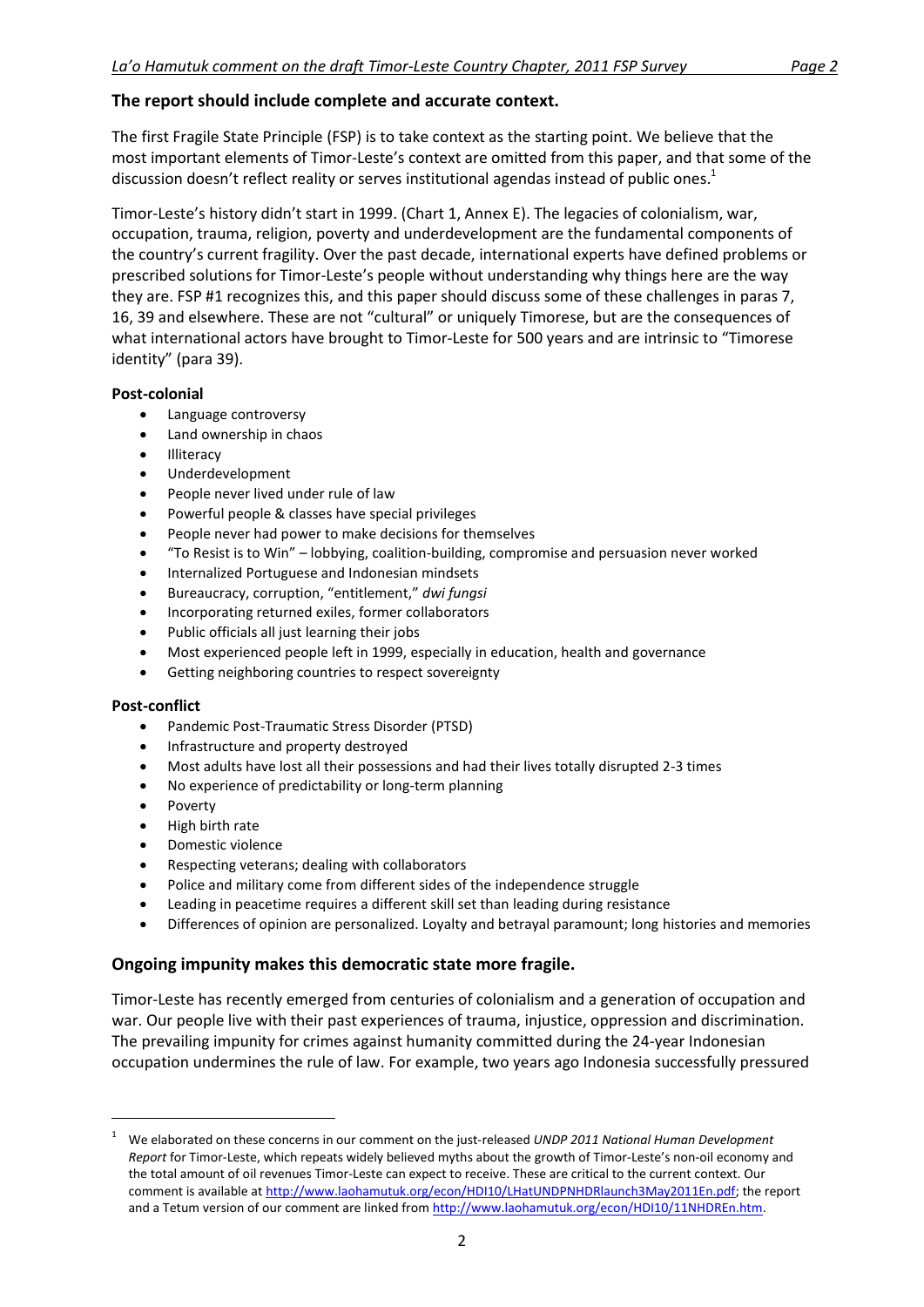Timor-Leste leaders to release indicted criminal Maternus Bere.<sup>2</sup> This action violated our Constitution and increased popular perceptions that anyone supported by powerful people is above the law, a perception which emerged by the failure to hold accountable the principal actors behind the 2006 crisis or the 2008 attempted assassinations of the President and Prime Minister.

Development Partners and the Government, perhaps because of the past roles of certain states and individuals, are increasingly reluctant to acknowledge international responsibility to end impunity for crimes against humanity committed by international actors in Timor-Leste between 1975 and 1999, increasing the fragility of rule of law and accountability.

#### <span id="page-2-0"></span>**Timor-Leste is a petro-state without much petroleum.**

**.** 

(Para 4 and box 1). Mineral-rich countries are retaining a larger percentage of their resource wealth than in the past; this means that Timor-Leste has its own money, but only for the next decade or two. However, this apparent wealth (the income comes from converting nonrenewable oil and gas wealth into dollars and exporting it, not from the "Petroleum Fund" as cited in para 5). Timor-Leste's exaggerated claims of economic growth<sup>3</sup> and poverty reduction could cause donors to prioritize more needy, aid recipients, as mentioned in para 96 (although that paragraph omits donors' domestic budget constraints as a cause of aid reduction). Under optimistic assumptions, oil revenues and Petroleum Fund investment earnings will provide \$1.72/Timorese person/day between now and 2050 if all the money is spent as it comes in. With a sustainably managed Petroleum Fund, this declines to \$1.41/person/day but lasts indefinitely.<sup>4</sup> Both figures are less than is being withdrawn in 2011 -- \$2.56/person/day.

The reduction of poverty to 41% cited in para 8 is a questionable 'projection;' a recent study<sup>5</sup> showed that hardly any poor people live in Dili, where most economic gain has occurred. In the long term, the failure to build a sustainable, self-sufficient, non-oil economy here will impact disastrously on future generations, as highlighted in UNDP's *2011 National Human Development Report*.

China and Cuba's significant aid to TL, as well as activities like joint military training, are not reported by OECD or NDAE (para 86, table 7), but should be integrated in aid monitoring and this paper, as they are significant parts of bilateral assistance here.

#### <span id="page-2-1"></span>**The upcoming Strategic Development Plan cannot free Timor-Leste from fragility.**

Government and Development Partners expect the Strategic Development Plan to resolve many problems with a diverse range of positive outcomes, but we have doubts about the practicality and effectiveness of this plan. Although the Government will begin implementing the SDP this year, it has

<sup>2</sup> More information on the extra-legal release of Maternus Bere, whom the UN-backed Serious Crimes Unit indicted for Crimes Against Humanity for the 1999 massacre at Suai Church, is available at <http://www.laohamutuk.org/Justice/99/bere/09MaternusBere.htm> .

<sup>3</sup> See analysis cited in footnote 1 above. Only one country in world history (China) has sustained double-digit real GDP growth for the long term, and only three others have achieved above 7%. Part of the context of Timor-Leste (and all other countries) is the history of what others in similar circumstances have been able to achieve, and wishful thinking contributes to fragility. Recent rapid economic growth has been entirely driven by state spending, and such escalations are impossible to continue.

<sup>4</sup> A graph illustrating these revenues year-by-year is at [http://www.laohamutuk.org/econ/HDI10/OilRevenuesTotal2011En900.gif.](http://www.laohamutuk.org/econ/HDI10/OilRevenuesTotal2011En900.gif) Under more conservative assumptions, there will be no oil revenues and no Petroleum Fund after 2030 if spending levels in the 2011 budget are continued and, as is likely, no new oil and gas fields are developed.

<sup>5</sup> See Table 2.11 of the *2009-2010 Timor-Leste Demographic and Health Survey*. Only 2.5% of Dili's population is among the poorest 40% (approximately where the poverty line is), while more than 60% of the people in Ainaro, Oecusse and Viqueque districts are in the bottom 40%. Although 71% of Dili residents are among the richest 20% of Timorese, fewer than 8% of those in Ermera, Oecussi and Viqueque enjoy that status.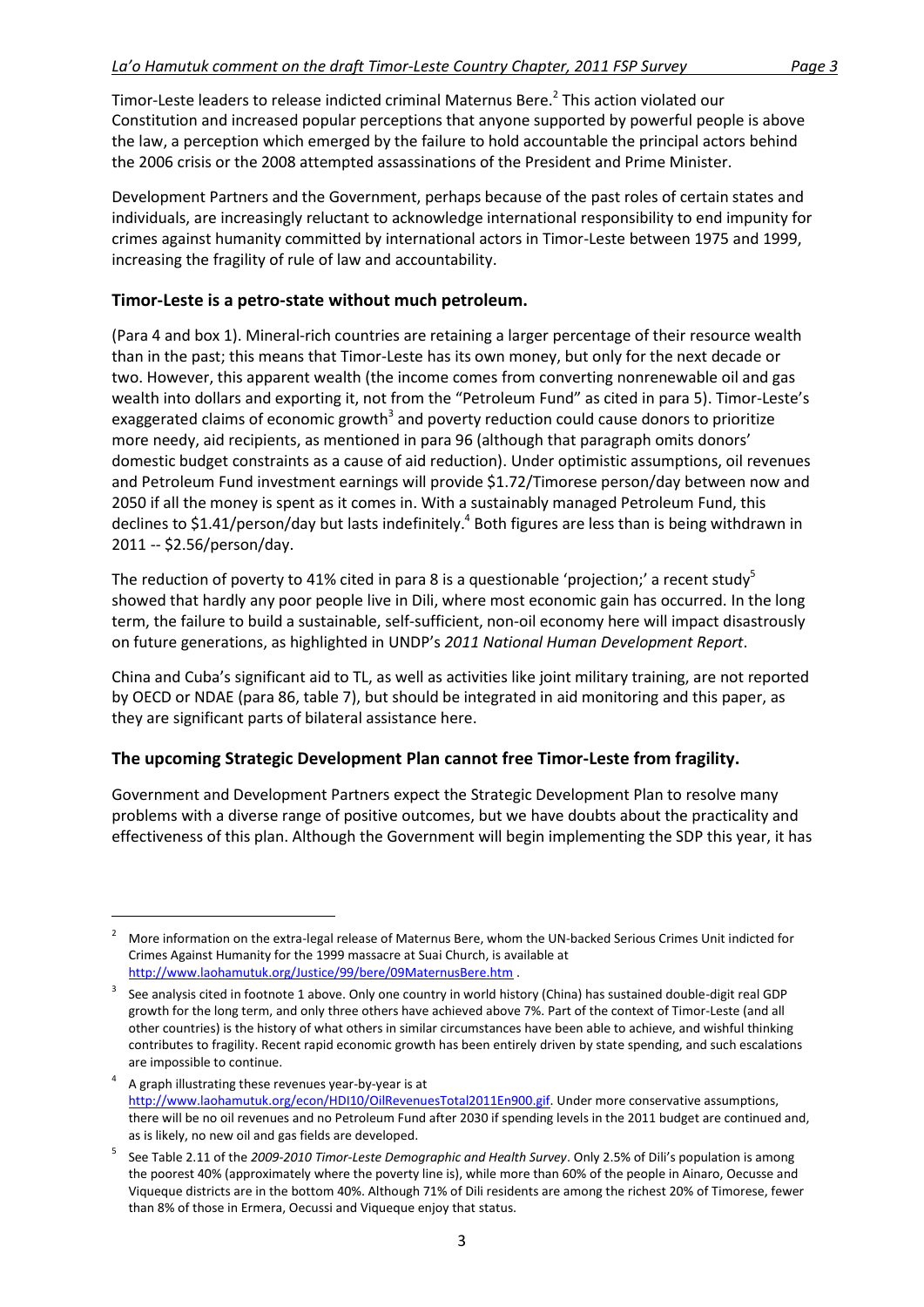not yet been published. <sup>6</sup> We find it difficult to understand how Development Partners and the authors of this FSP paper can align with a plan they have not been able to read.

Although para 5 of the report says the SDP will include human capital investment, this is not evident in available documents. In fact, the share of the State Budget allocated to health and education declined from 15.6% to 9.6% between the original 2010 and 2011 budgets, notwithstanding that UNDP says that countries on track to meet the MDGs spend 28% on these sectors.<sup>7</sup> Para 6 says that some international partners feel the SDP is "overly ambitious in its economic outlook" -"unrealistically optimistic" might be a better description. The targets may be ambitious, but the steps to get there have yet to be revealed and could lead elsewhere. "Increased dialogue" on the implications of the SDP (para 14.9) should also include its goals, content, achievability, sustainability and how it will address the broader concept of security described below.

The SDP does not propose "rapid economic growth" (para 37) but rather rapid increases in expenditures on physical infrastructure, from which it hopes that growth will result. It focuses almost exclusive on physical infrastructure, and we hope the more stable planning that this paper expects (para 99) is implemented soon.

What we have seen of the SDP so far is a vision, not a plan. It (and paras 66-67) ignores the "Vision 2020 National Development Plan" released in 2002 and the Sector Investment Programs that were developed in 2004-2006. The upcoming SDP may also be discarded after the next election or "crisis," and donors and citizens would be foolhardy to expect that a dream will define policy for decades. It's also misleading to call the annually-redefined National Priorities Process a "strategic planning mechanism" (Box 2, para 84), as they do not reflect long-term objectives or programs.

A large part of the SDP is predicated on a petroleum industrial corridor on the Tasi Mane south coast, including an onshore LNG plant to process natural gas from Greater Sunrise. These proposed projects, which are already costing tens of millions of Timor-Leste's dollars, may turn out to be a mirage, as the companies holding the Greater Sunrise contract have different development preferences.<sup>8</sup> It seems unwise to base so much of Timor-Leste's development on a project which may be unrealizable.

#### <span id="page-3-0"></span>**External debt will make Timor-Leste more fragile**.

So far, Timor-Leste has no debt to any country or international institution, but this will change soon. The Government wants to borrow to finance public investment, as expressed in the draft SDP, and several development partners are encouraging this path.

We believe that this violates FSPs 2 (Do no harm), 4 (Prevention), 9 (Sustainability), 6 (Nondiscrimination) and 10 (Inclusiveness). Borrowing today will impose debt payments after Timor-Leste's oil reserves are exhausted. (Even with concessional interest rates, the principal must be repaid). Although potential lenders urge quality investments with long-term returns, many recent large projects here and in other fragile states leave doubts whether these recommendations will be followed.

FSP 7 (or somewhere else) should include a paragraph on the imminent likelihood of Timor-Leste taking out loans from one or more of its Development Partners, especially the World Bank, IMF,

<sup>6</sup> More analysis, including the published summaries and leaked text of the draft SDP, is at [http://www.laohamutuk.org/econ/SDP/10SDPindex.htm.](http://www.laohamutuk.org/econ/SDP/10SDPindex.htm) If the final version is similar to what we know now, it will not give enough attention to agriculture, social services and human resource investment.

<sup>7</sup> UNDP *2011 National Human Development Report for Timor-Leste*, page 122.

<sup>8</sup> For more on the Sunrise pipeline controversy, se[e http://www.laohamutuk.org/Oil/Sunrise/10Sunrise.htm.](http://www.laohamutuk.org/Oil/Sunrise/10Sunrise.htm) The Kitan project will be finished in five years, and petroleum industry history worldwide (as well as recent test well experience here) give little reason to expect that significant additional oil and gas fields will be found.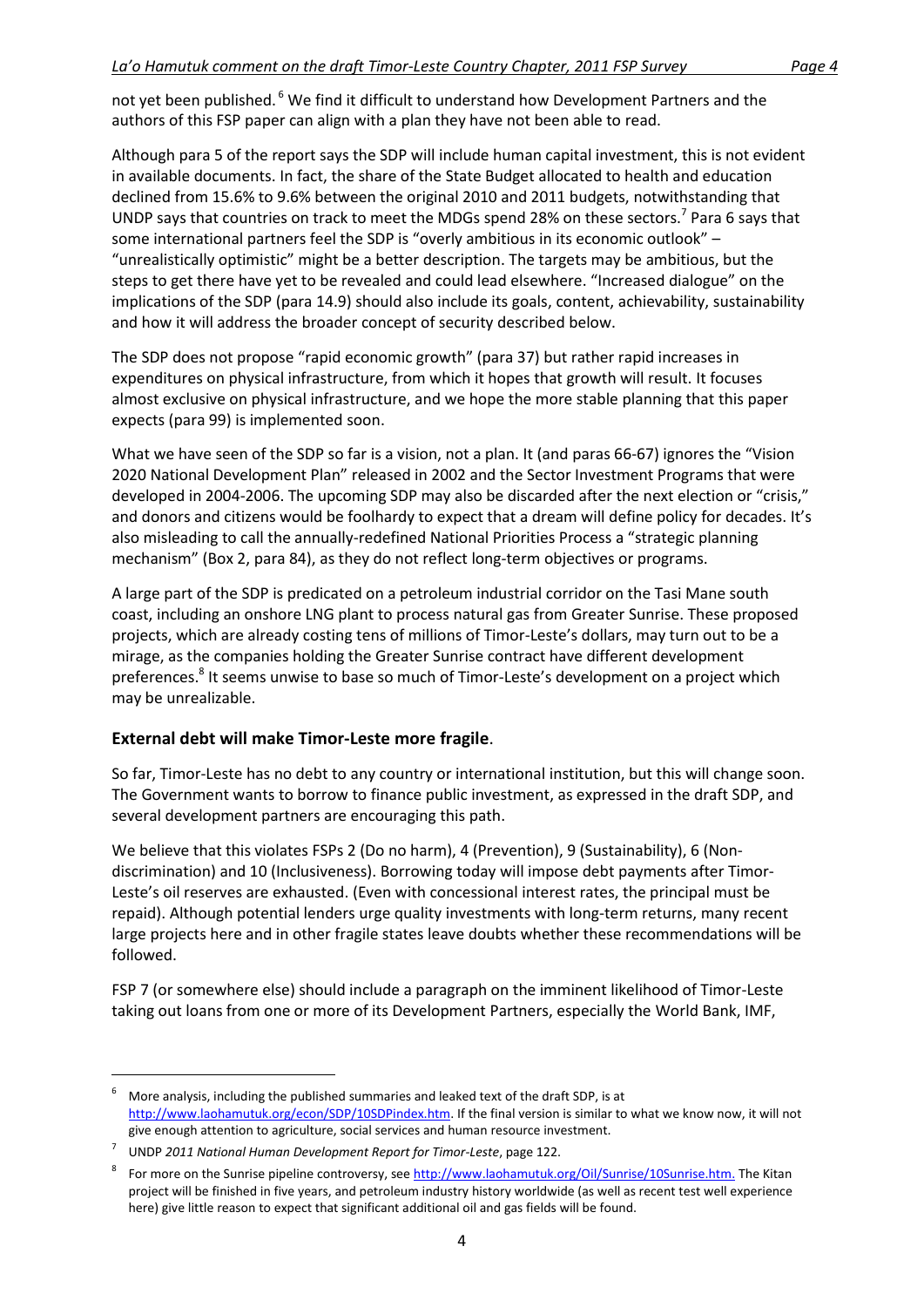ADB, Japan, China or Portugal. This will increase fragility and exacerbate the transfer of wealth from future generations to the current one.

#### <span id="page-4-0"></span>**Inflation results from lack of local productive capacity.**

Paragraph 5 cites a few discouraging indicators; unfortunately there are many more.<sup>9</sup> Inflationary pressures cited in paragraphs 5 and 18 are a symptom of "Dutch Disease," common in *rentier* economies<sup>10</sup> where more money is in circulation than local producers have the capacity to absorb. In Timor-Leste, 70% of State spending goes overseas (according to the Minister of Finance), as well as nearly 90% of donor expenditure.<sup>11</sup> Imported goods and services are more than 50 times as large as non-oil exports, which are almost entirely unprocessed coffee. This house of cards will collapse when the oil fields run dry in a decade or three.

#### <span id="page-4-1"></span>**The Resource Curse is a key element of Timor-Leste's context and fragility.**

The report should discuss the "Resource Curse" which afflicts Timor-Leste as it does nearly all impoverished countries dependent on exporting nonrenewable resources. The "resource curse" is not inflicted by the devil, but by context. Large temporary, annual petroleum revenues have facilitated rapid escalation of state expenditures and severe import dependency, which is unsustainable and violates intergenerational equity.

The "Curse," exacerbated by short-term thinking, manifests itself in increasing gaps between rich and poor and between the capital and rural areas. Large constituencies do not share in benefits from the nation's wealth, often leading to conflict, and little attention is given to non-oil revenues or economic sectors. In addition, money is often spent without attention to quality of results or future implications, as demonstrated by *Pakote Referendum, Pakote Dezenvolvimentu Desentralizadu,* the national electricity project and subsidizing rice imports. If similar policies continue, Timor-Leste's fragility may be shattered.

#### <span id="page-4-2"></span>**Security is more than the "security sector."**

 $\overline{\phantom{a}}$ 

Security (para 8 and others) means being able to live without fear of crime, invasion or violence – and also without fear of illiteracy, homelessness, unemployment, disease, starvation and other violations of human rights. Every citizen of every donor country expects that for themselves. But when development partners address "security" for Timor-Leste, they focus on men and women with guns intimidating everyone else from misbehaving (paras 51-53). A police state is no solution to structural poverty, economic polarization (which should be mentioned in para 16), alienation and underdevelopment.

<sup>9</sup> For example, the International Budget Partnership's 2010 *Open Budget Index* rates Timor-Leste at 34 out of 100: "Provides minimal information to the public in its budget documents during the year." The U.S. government's Millennium Challenge Corporation's FY 2011 scorecard shows Timor-Leste falling on 11 criteria compared with last year and improving on four, with two unchanged. On "control of corruption," Timor-Leste fell from 21% to 10%, worse than 28 other lower-middle-income countries and only better than Angola, Iraq and Afghanistan. The World Bank's 2011 *Doing Business report* ranks Timor-Leste 174th of 183 countries in "ease of doing business," and the Fraser Institute's *Global Petroleum Survey 2010* ranks Timor-Leste 118th out of 133, calling it "The least attractive jurisdiction for upstream petroleum investment in Oceania," which is "tied for the worst scores overall (globally) for labor availability and skills, and quality of infrastructure … especially poor scores on the socio-economic agreement, labor regulations, and employment agreement factors."

<sup>&</sup>lt;sup>10</sup> Rentier economies have state income from renting or selling resources, rather than from production. Timor-Leste is the global outlier: our GNI is six times larger than our GDP, according to the 2008 data in UNDP's global *2010 Human Development Report.* Every other country's GNI is less than 80% above its GDP, and only three countries have GNI more than 20% above GDP. More than 95% of Timor-Leste's 2011 state revenues and four-fifths of GNI come from exporting nonrenewable petroleum wealth.

<sup>11</sup> See<http://www.laohamutuk.org/Bulletin/2010/Feb/bulletinv11n1-2.html#donor>. La'o Hamutuk estimates that 10.6% of \$5.2 billion in bilateral and multilateral assistance to Timor-Leste between 1999 and 2009 entered the local economy.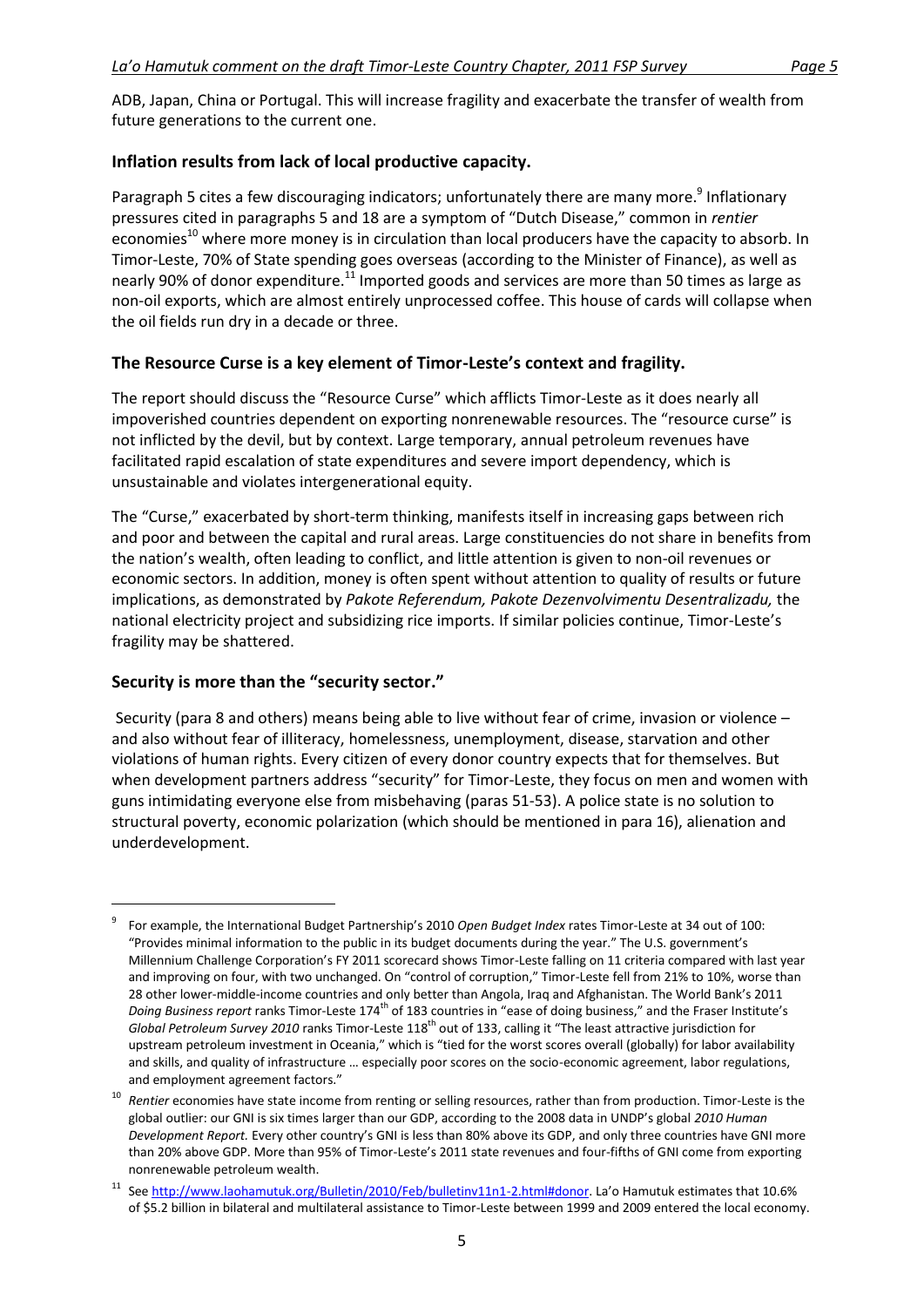Similarly, avoiding or preventing conflict (paras 12, 30-31, all of FSP 4, para 59, 66-67, 90, and others) should not be the primary dimension for measuring effectiveness of a government or donor program. Improving people's quality of life – especially as defined by international standards for human rights (economic and social as well as civil and political) – is also relevant. Starvation, diarrhea, kidney disease and toxic pollutants can be just as fatal as bullets, and far more Timorese people are killed by preventable diseases than by violence. For example, the great majority of the more than 2,000 Timorese children under five who die every year are victims of preventable or curable conditions,  $^{12}$  while homicide took only 39 lives in Timor-Leste 2010.<sup>13</sup>

The "security" discussion (para 53 and elsewhere) should explain that the role of police and military forces is to enforce laws, not to impose order according to their own or their commanders' ideas, and is defined by the RDTL Constitution and international conventions Timor-Leste has ratified. Increasing awareness and adherence to the principles of a democratic state under rule of law should be one of the Priority Actions for FSP 3, and should be discussed in para 58.

#### <span id="page-5-0"></span>**Financial data and discussions in the draft should be corrected or expanded.**

**Expenditures** (Table 3): Should clarify that 2007 is a six-month period. Also, the Transparency Portal has updated and more complete expenditure figures: \$485.6 million (2008), \$604.4 million (2009) and \$758.2 million (2010).

**Payroll costs** (para 11). The data cited is inconsistent with official figures for expenditures on salaries, and do not include the rapidly increasing expenditure on "professional services" – national and international advisors and consultants paid by the gov't (paras 19-22). These expenditure numbers (in millions) are from the full-year budget execution reports:

|            |                           | ີ                                                         |              |
|------------|---------------------------|-----------------------------------------------------------|--------------|
| Year       | <b>Salary &amp; Wages</b> | <b>Professional Services</b>                              | <b>Total</b> |
| 2005-6     | 26.3                      | n.a.                                                      |              |
| 2006-7     | 33.8                      | n.a.                                                      |              |
| 2007       |                           | Omitted because transitional half-year is not comparable. |              |
| 2008       | 50.3                      | 20.5                                                      | 70.8         |
| 2009       | 87.4                      | 20.9                                                      | 98.3         |
| 2010       | 93.6                      | 40.8                                                      | 134.4        |
| 2011       | 114.6                     | 35.6                                                      | 150.2        |
| (budgeted) |                           | (more are in the Special Funds, but not                   |              |
|            |                           | quantifiable from public documents)                       |              |

It is misleading to focus on dollars spent (paras 19-22), as both government-paid and donor-paid consultants and advisors should provide value for money. During the last decade, Timor-Leste has experienced many international "experts" who are unaware, incompetent, insensitive, lazy, uncaring, ignorant, unqualified, self-interested and/or unproductive. This has set an unfortunate model, creating low expectations for many "national advisors" and civil servants. Similar, compensation and overhead costs for foreign experts often exceed the value of their work.

**Shared analysis** (paras 13, 14.5) should also include objective facts and analysis not tailored to suit a donor or Government political agenda, and should involve independent academic research by Timorese experts based here; one more reason why the national education system needs to be strengthened.

 $12$  The 2,000 figure is calculated from the 64/1,000 under-5 mortality rate reported in section 8.3 of the 2009-2010 Timor-Leste Demography and Health Survey. According to the WHO Global Health Observatory Database, under-5 mortality in Timor-Leste in 2008 was 93/1,000, while in Singapore it was 3/1,000, Australia 5, Malaysia 6, Brunei 7, Thailand 14 and Fiji 18. The Philippines and Indonesia were higher, but less than half of Timor-Leste's rate.

<sup>&</sup>lt;sup>13</sup> According to UNPOL statistics provided by UNMIT. Some deaths originally reported as suspicious were later determined to be accidents or suicides.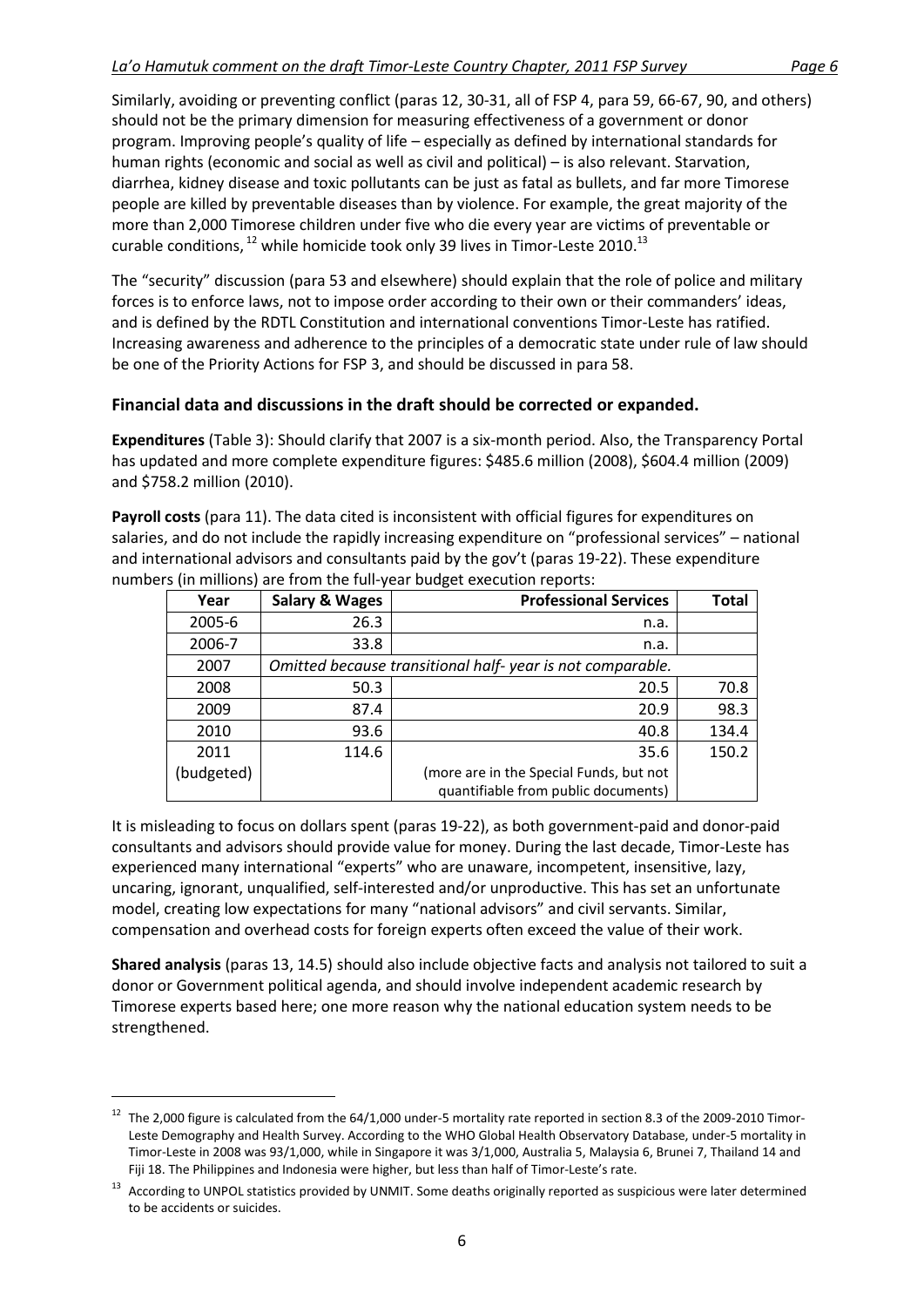**Donor transparency and accountability** should be a priority action for FSP 9. Although Government has increased transparency and timeliness of financial information, few development partners have. The Transparency Portal opens a window on expenditures by state organs which will be widened to include procurement and revenues. It should be further expanded to include aid budgets and expenditures (including comprehensive and timely information from donors), project-level expenditures by Government and development partners, project implementation milestones, and loan receipts and payments.

Paragraph 70 discusses **"low budget execution capacity"** in some ministries, citing an unfortunate indicator which has become widespread. We should evaluate performance by whether the intended service was provided, not just how much money has been spent. It is easy to achieve 100% budget execution with corruption or waste, but nobody benefits.

#### <span id="page-6-0"></span>**Statebuilding is not the only objective.**

Although this is Fragile States Principle #3, the second FSP ("Do no harm") should ensure (para 15) that donors do not decrease people's quality of life or increase violations of their rights, either today or tomorrow, even if a state does so. Policies that squander non-renewable resources or permanently damage environment or climate, violating future generations' rights, also do harm. Increasing the divide between a small affluent elite and impoverished masses, or the state's reliance on force (i.e. repression) are also harms to be avoided.

Paras 28-30 discuss donor roles in supporting Government efforts to deliver services. But if the Government fails to prioritize essential sectors such as health, education $14$  and food production for local consumption, donors (perhaps in cooperation with local NGOs, community groups or the private sector) should try to fill the gaps, rather than exacerbating the consequence of state weaknesses. A Priority Action for FSP 7 should be to ensure that donors help cover what falls between the cracks of the Strategic Development Plan. Similar concerns apply to local and international NGOs (para 81-82), which should maintain their **non**-governmental identities even if they become more dependent on government funding and direction. Local NGOs and other civil society organizations can provide grassroots, popular legitimacy and continuity between administrations and projects where other institutions fall short.

#### <span id="page-6-1"></span>**An educated public is necessary for development.**

Para 22 talks about short-term measures to improve public servants' capacity, but little attention is given to education for the broader population, which receives only 6% of the 2011 budget. A disproportionate amount of Timor-Leste's education expenditure goes to a few hundred overseas scholarships (primarily for public servants), which are allocated twice as much money as the National University, responsible for educating many thousands. Although the Human Capital Development Fund (para 34) is less than 2% of the state budget, it is four times larger than the state will spend on UNTL this year.<sup>15</sup> If today's students don't receive solid primary and secondary education, will donors in 2030 pay for consultants to provide remedial "capacity-building" after Timor-Leste has depleted its oil reserves?

Para 63 identifies tertiary education as a "longer-term" solution to unemployment when it is actually medium-term, while primary and secondary education (whose inadequacy should be mentioned in this paragraph) would have longer-term returns. Donors should not follow recent, ill-advised trends by the WB, MDG and UNDP to use years of schooling as an indicator of education, but should focus on quality – are the children learning? Box 5 discusses the need for refurbishing schools, but little attention is given to teachers, books, curricula or standards. Although the language controversy has complicated education, a decade of focused effort could have made Portuguese work. It appears

 $14$  See note 7 above and the discussion it relates to.

<sup>&</sup>lt;sup>15</sup> All data in this paragraph are calculated from Timor-Leste's General State Budget for 2011.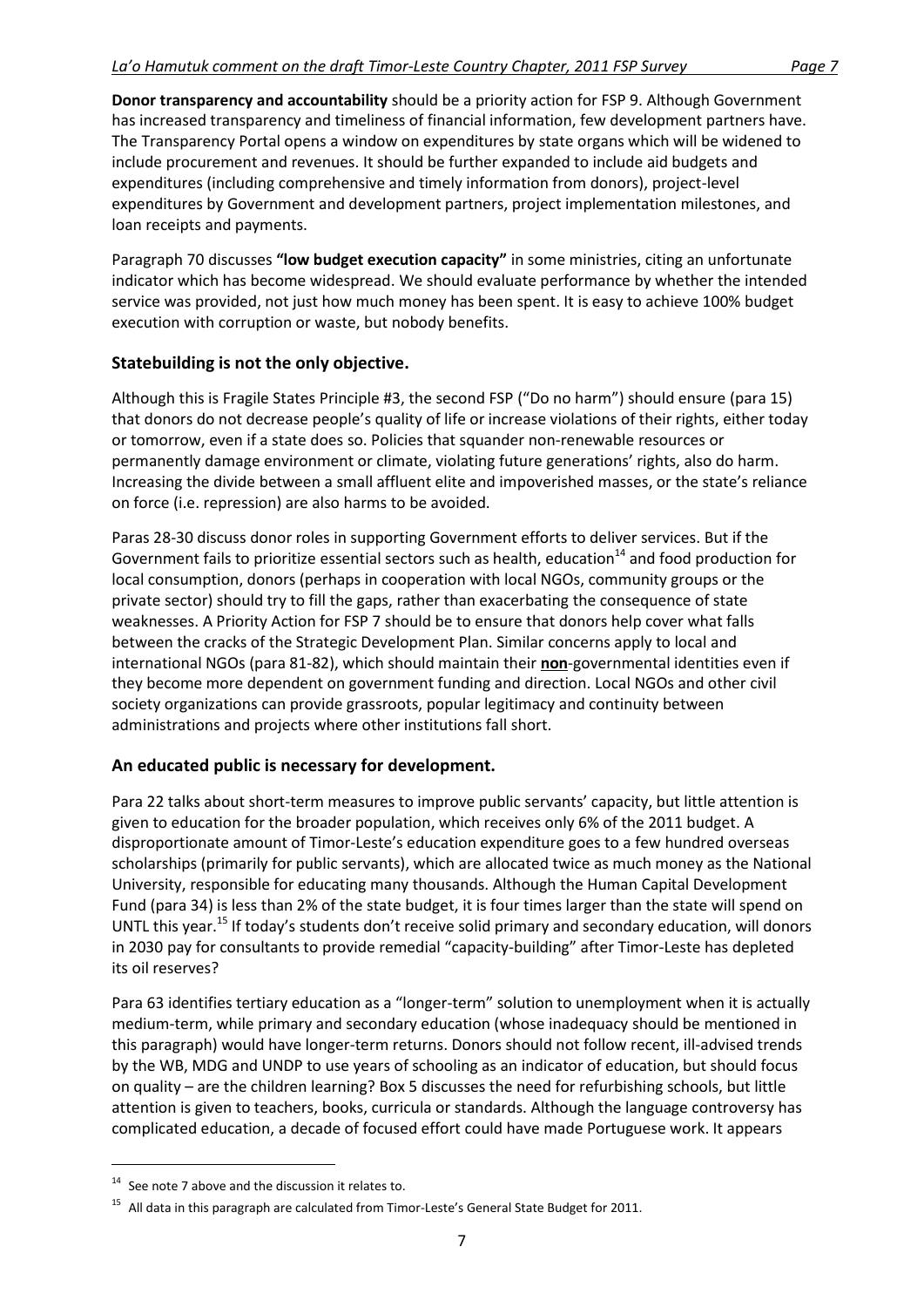that some policy-makers believe that a small educated elite is all Timor-Leste will need; donors should use pressure and resources ensure quality basic education for more students.

#### <span id="page-7-0"></span>**Avert potentially harmful interventions by thinking "outside the box."**

Employing the deeper thinking suggested in para 20, we suggest additional items for the list in para 23 where donor activities could cause harm:

- Increasing class divisions, including between a rich urban elite and alienated urban poor
- Squandering nonrenewable resource wealth without building a sustainable non-oil economy
- Focusing exclusively on short-term projects, incurring an "opportunity cost" when essential actions are not taken to underpin longer-term, sustainable development.

#### <span id="page-7-1"></span>**Prioritize prevention with analysis that gives earlier warning.**

As discussed in paras 41-42, political actors are still developing strategies for this new, evolving state. The most fundamental fact is that our current economy depends entirely on selling off nonrenewable petroleum wealth from oil and gas fields that will be exhausted by 2023 (or 25 years later if Sunrise is developed).<sup>16</sup> The country's total petroleum revenues are barely enough to raise the population above the poverty line.<sup>17</sup> When today's babies are in secondary school, they will cease. Yet very little attention is given to developing other sectors of the economy, which should be discussed in Box 1 and para 5. The following discussion, about thinking further ahead, would also improve adherence to FSP 9 and FSP 10.

Table 6 is nearsighted, "early warnings" that fail to anticipate disasters beyond a two-year horizon. Without long-term investments in education, preventive health care, sustainable agricultural productivity, reduced dependency on imports and equitable distribution of wealth, social injustice and disintegration are almost inevitable (as one can see in resource-export-dependent states as diverse as Nigeria, PNG, Libya and Iraq), and will get much worse when the oil runs out. This could also be discussed in the third paragraph of Box 3, and in paras 101-102.

The short-term perspective is exacerbated by the "project" orientation of many international agencies and donors. Building a state, developing a non-oil economy, and educating a child are not projects that can be completed in a year and concluded with an evaluation of indicators and outcomes, followed by a new project in another area. (see also paras 90-91). You can't solve malnutrition with a cup of Frutamin, or overcome cancer with a Handiplast (Band-Aid). Long-term planning should be one of the Priority Actions for FSP 5.

Similarly, early warning efforts to predict and prevent future conflict (para 48-49) should address the social and personal causes of violence, as well as the symptoms. Dialogue between leaders and donors (para 50) will not reduce alienation and social jealousy (class conflict) within the population. This should be a Priority Action for FSP 4. The distribution of cash grants to disaffected groups (para 91) has given rise a tradition of wheel-squeaking: others (petitioners, evictees, victims, youth gangs, veterans) have learned that threatening to disrupt business as usual can win a piece of state funds.

Inflation (line 2 in table 6), is part of endemic "Dutch Disease" discussed above. Line three of the table downplays the increasing intra-urban divide between rich and poor (this is more fundamental than martial arts groups [line 6, para 59, para 100], although they are a symptom) which is likely to cause insecurity in the future. As the rapidly increasing population<sup>18</sup> reaches the age of employment or gang membership, the danger increases. A common misguided response – viewing young men as

1

 $16$  See notes 4, 8 and 10 above.

 $17$  See note 4 and related text, as well as La'o Hamutuk's paper referenced in note 1.

<sup>&</sup>lt;sup>18</sup> Although age statistics from the 2010 census have not yet been published, the 2009-2010 Demography and Health Survey shows that there are more than twice as many people aged 0-9 as 20-29.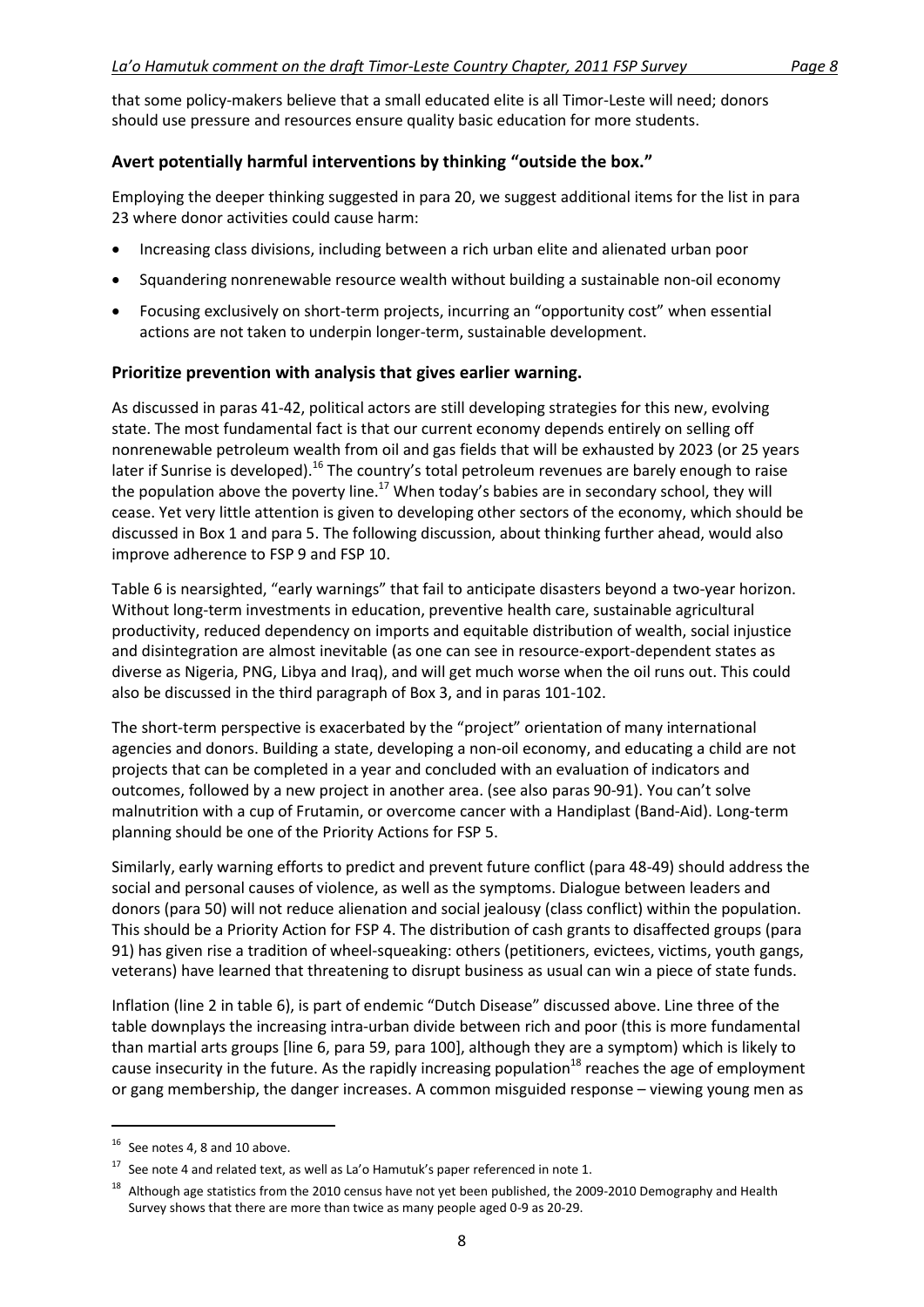a problem to be sent away kept busy, rather than as resources which can help develop this country – does not serve the nation or its people well.

The sixth line in the table, on youth unemployment, is also shortsighted. As youth mature and have families, they will need permanent jobs. 15,000 people enter the work force every year, far more than the UN will lay off. In 2023, after Bayu-Undan is dry, 34,000 Timorese will reach working age. Similarly, exaggerated claims of job creation in paras 105-106 (Cash for Work provides \$350 total remuneration per "job" according to para 105) fall far short of meeting the need.

The fourth line of Table 6 should be about "impunity" not "immunity," and follows the perilous precedent of avoiding accountability for the perpetrators of crimes against humanity against Timor-Leste during the Indonesian occupation. In addition to encouraging lawlessness (especially by people in positions of power), it encourages vigilante justice when victims see the formal justice system as compromised or ineffective.

Timor-Leste is already impacted by climate change which will get worse in the future, largely because large industrial nations refused to listen to "early warnings" from climate scientists. If unpredictable weather, sub-normal dry seasons, and torrential rains continue to get worse, it will be harder to maintain infrastructure or agricultural productivity. This should be included in early warning planning, and donors should give attention to prevention as well as adaptation by reducing their own greenhouse gas emissions. It is an essential component of the fragility of many underdeveloped tropical countries, although the solutions are found – according to the principle of climate justice – in the countries from which many development partners come. In addition to aid for adaptation and mitigation, development partner countries should reduce their own emissions of greenhouse gases, making small changes in their lifestyles of their own citizens to prevent large disruptions in fragile states like Timor-Leste.

#### <span id="page-8-0"></span>**Investors take more than they give.**

Para 60 cites "growth in domestic, private and foreign investment" as key to longer-term stability. As discussed above, young people – educated, motivated and encouraged to help build the nation – are Timor-Leste's greatest resource, and we are luckier than most because we have oil wealth to invest in their futures. Unlike foreign investors who hope to take profits out of the country, donor and Government investment in Timor-Leste's people will maximize long-term benefits for all, improving employment, local production, economic stability, poverty levels, and the ability to survive without oil revenues. The objective should not be macroeconomic GDP growth, but improving people's lives.

#### <span id="page-8-1"></span>**Sustainable, equitable processes are essential.**

One effective way to avoid discrimination (FSP #6) and pockets of exclusion (FSP #10) is to conduct activities that benefit broad segments of the population. Paragraph 65 lists a variety of programs to address non-discrimination, to which we suggest adding support for sustainable agriculture, valueadded processing, food sovereignty, decentralized renewable energy production, small-scale local manufacturing and other businesses which produce items for local use. Para 94 discusses the need to move away from public spending "for stability and growth," and we would encourage "prosperity" (or human rights and quality of life) rather than "growth" which is often not equally shared. Paragraph 94 could include developing a vision of the constituents of Timor-Leste's future economy – going beyond macroeconomic statistics to consider how people will live and what they will produce.

In the same vein, paragraph 95 relates Government respondents complaining that donors don't give attention to maintenance. Government also should address this, as demonstrated by frequent failures in electricity, flooding and road conditions. Perhaps donors and Government together can figure out how to keep infrastructure working. For example, annual road maintenance contracts encourage companies to make long-lasting repairs, while payment for each job (regardless of quality of work) rewards work that needs frequent re-repairing.